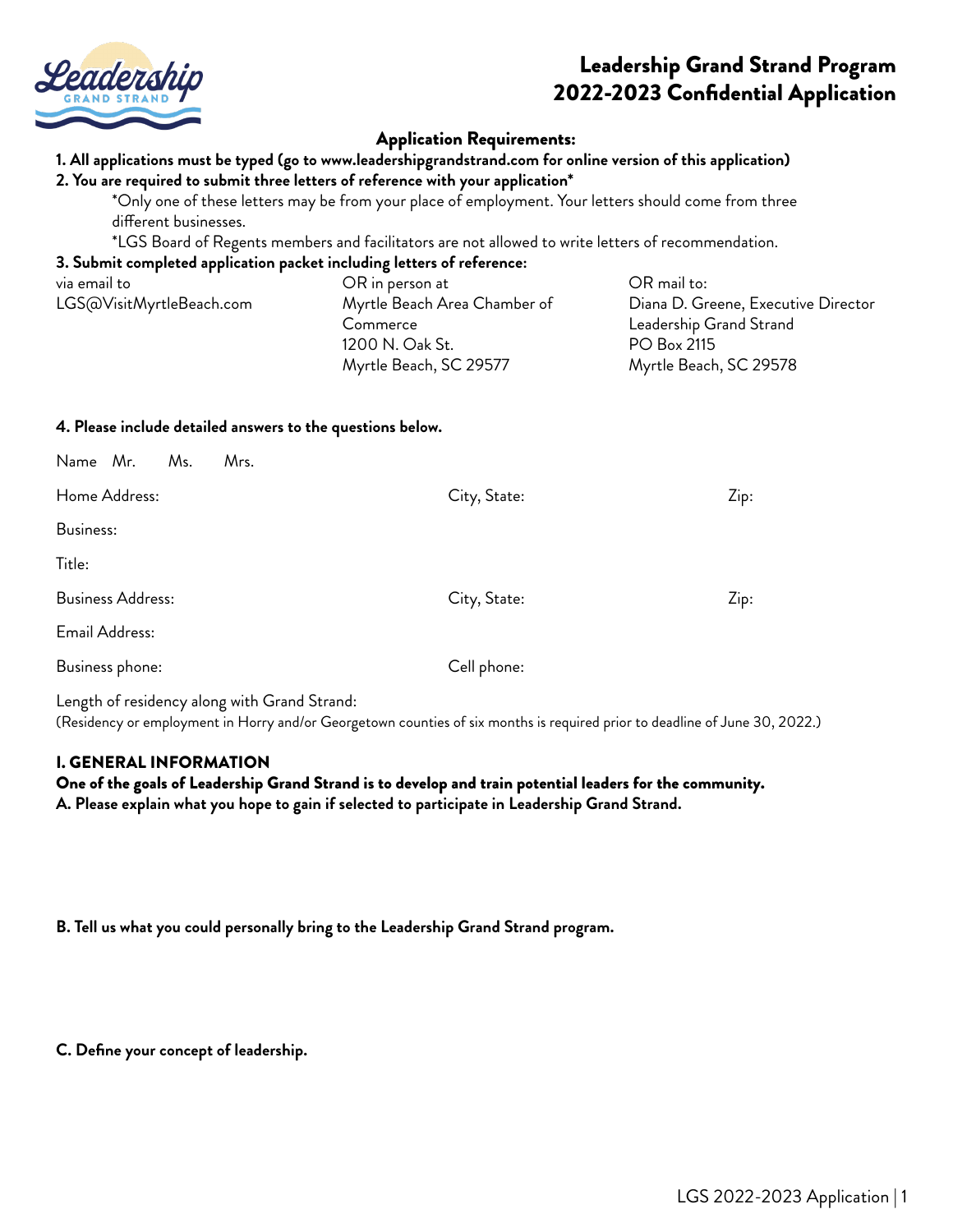## II. ACTIVITY DATA

**A. Major volunteer role(s) at this time:**

**Organization:**

**Position:**

**Describe responsibilities:**

**B. Please list, in order of importance to you, up to five community, civic, professional, business, religious, social, athletic or other organizations of which you are or have been a member.**

|    | Organization | Dates of Membership | <b>Official Position</b> |
|----|--------------|---------------------|--------------------------|
| 1. |              |                     |                          |
| 2. |              |                     |                          |
| 3. |              |                     |                          |
| 4. |              |                     |                          |
| 5. |              |                     |                          |

**C. How much time each month do you commit to community, civic, professional and other organizations and activities?**

**D. On what community boards, committees, or groups would you like to become active? Identify or explain what you would like to accomplish in those groups.**

**E. If you have previously not had the time or interest to become actively involved, what conditions have changed that now enable you to seek involvement in the community?**

**F. What do you consider your highest responsibility or skill to date?**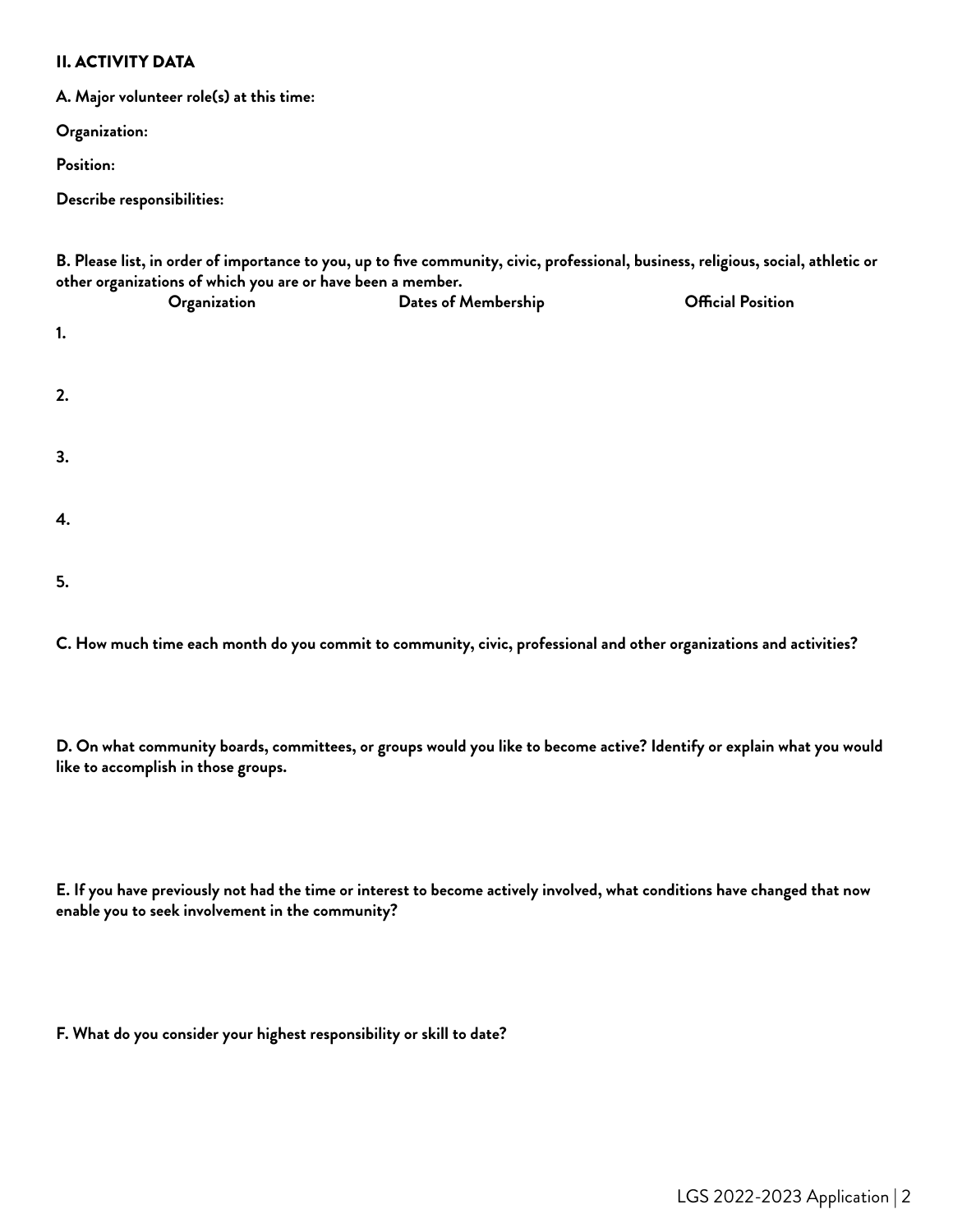#### III. EMPLOYMENT

#### **(Account for all significant employment)**

**Present Employer: Date Began:**

**Present Title or Responsibility: Since:**

**Previous Employment:**

**Employer Responsibility From – To**

#### IV. EDUCATION

(**Begin with high school, then college(s), business or trade schools and/or specialized training) A. Name and City of School Dates (from-to) Degree Major**

**B. Special Awards, Honors, Prizes for Academic Performance**

# **C. Extracurricular Activities and Special Honors or Awards for Leadership Activities**

## **Have you previously applied for Leadership Grand Strand? Yes No**

#### TUITION

Tuition for the 2022-23 Leadership Grand Strand program is \$1,199.00, which includes the first six months of the Alumni Association fee. Cancellation after acceptance into program, but prior to retreat, results in forfeiture of 50% of tuition. No refund will be made if cancellation occurs during/after retreat. Tuition must be paid in full prior to program orientation. Do not include tuition with this application.

#### SCHOLARSHIPS

Tuition assistance may be available through the Bill Pritchard Scholarship Fund and the Bennie J. Swans Scholarship Fund. These scholarship fund applications are available at www.LeadershipGrandStrand.com and should be submitted with this application if you are interested in being considered for an LGS scholarship.

**\_\_\_\_ I will need scholarship assistance.**